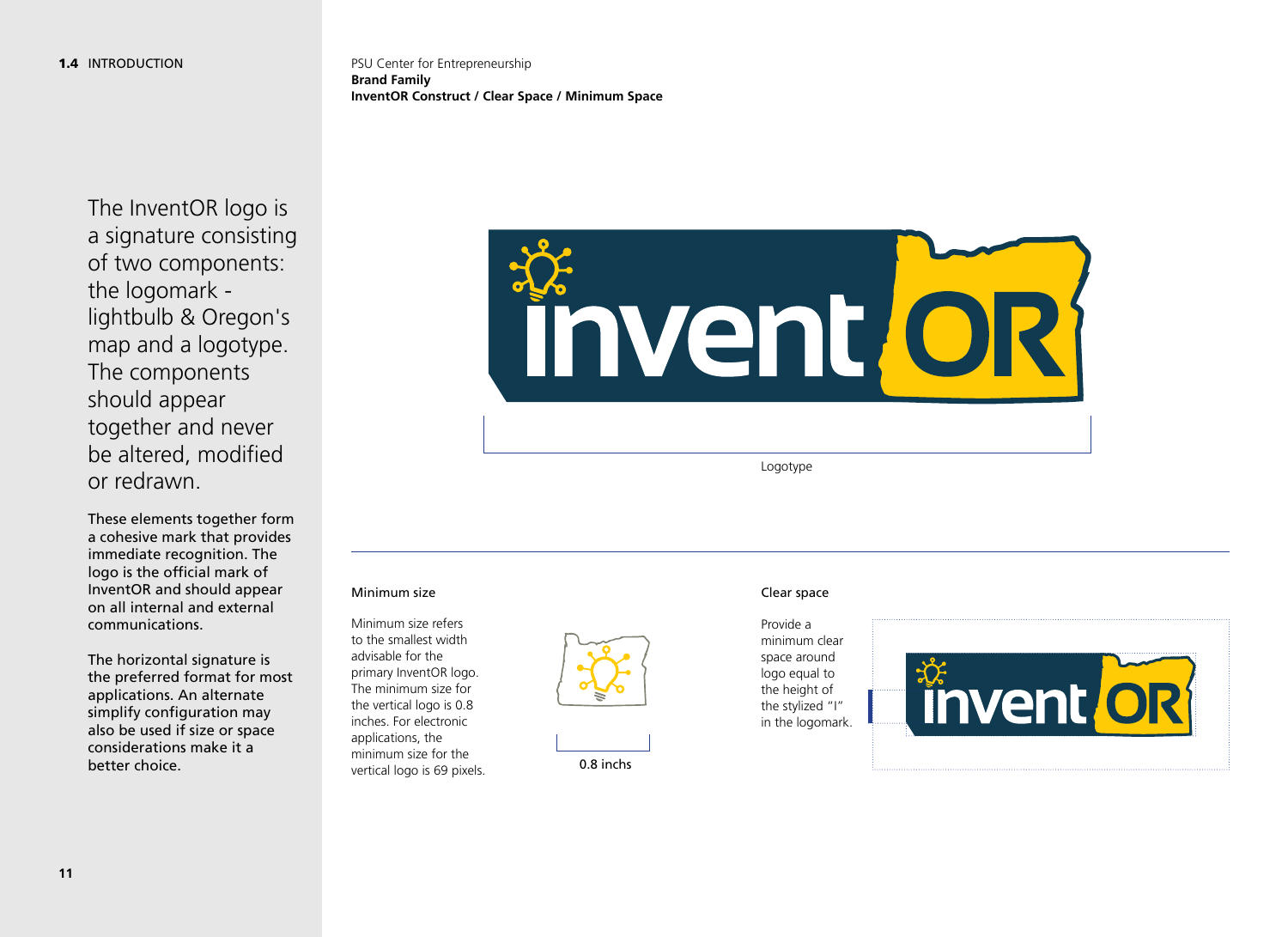PSU Center for Entrepreneurship **Brand Family InventOR Colorways**

#### Primary colourway

This is the first choice when applying our brand mark, and should be used in any instance where the mark appears over a light coloured background or image area.

#### Reversed colourway

This colourway, where we use a combination of white and InventOR gold, should only ever be applied over the InventOR Blue or dark background. This colourway should never be used over an image, or any light colour.

### Reversed monochrome colourway

This colourway should be used when the mark appears over a dark colour, or color printing is limited.



Primary Colorway **Reversed colorway Reversed colorway Reversed colorway** 



Monochrome colorways





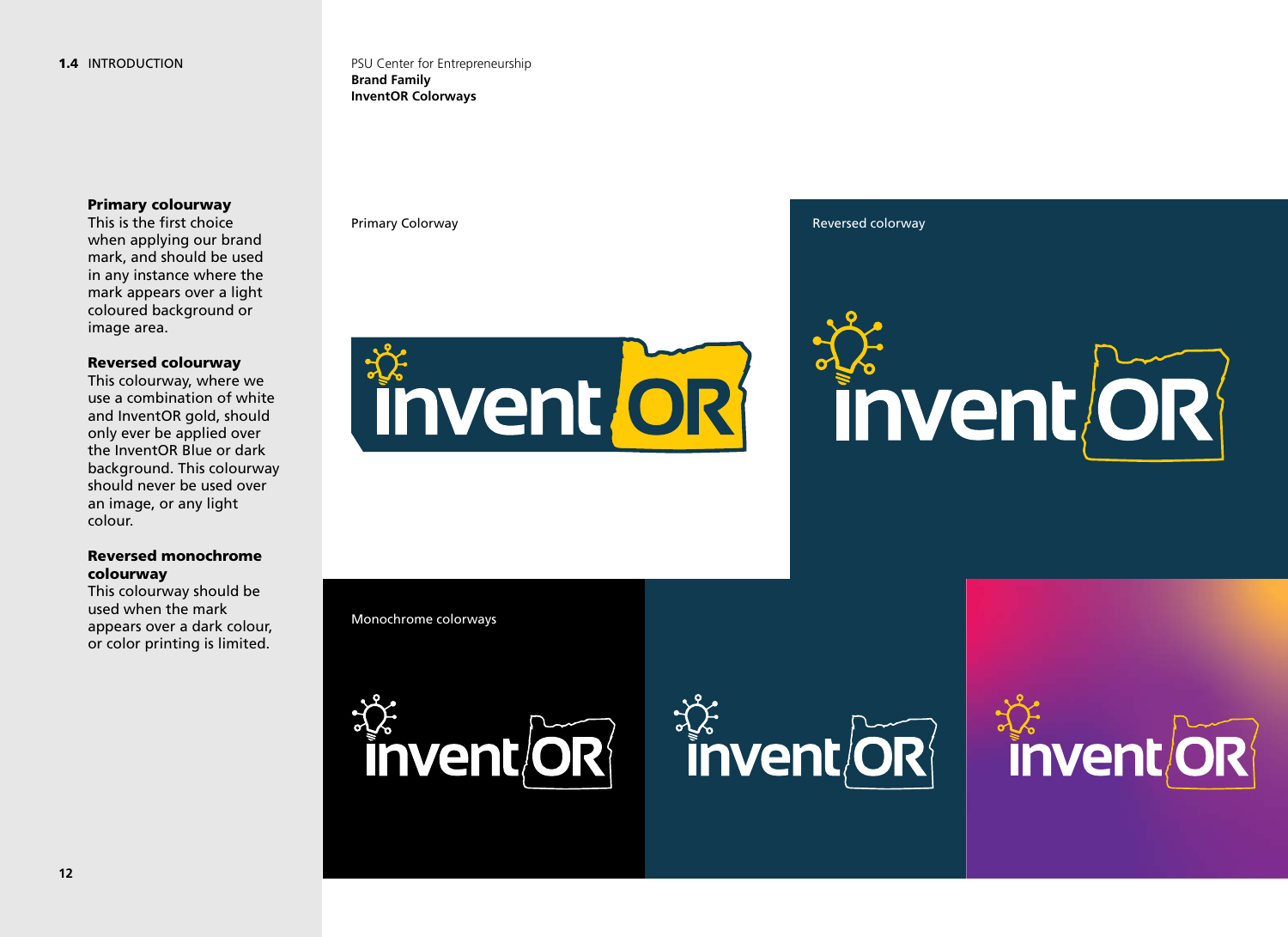PSU Center for Entrepreneurship **Brand Family InventOR Color Palette**

PSU Center for Entrepreneurship **Secondary Color Palette**

Colour is an important medium, and a powerful but flexible tool in our brand toolkit.

InventOR uses a primary palette composed of two colours. InventOR Blue & Gold are symbolic of our pioneering attitude. They are bold, memorable and striking.

Colours appear differently depending on if they're view on screen or printed. When printed, the type of ink and paper can also affect the appearance. To ensure our colour appear as consistent as possible we have carefully selected the individual codes for RGB & CMYK to match the Pantone inks. It is important to use these breakdowns, rather than using software conversions.

## InventOR **Blue**

CMYK: 90.70.45.40 RGB: 15.58.80 Pantone: 2189 C Hex: #0F3A50

# InventOR **Gold**

CMYK: 0.20.100.0 RGB: 225.203.5 Pantone: 114 C Hex: #FFCB05

CMYK: 0.0.15.60 RGB: 129.129.116 **Gray** 

Hex: #818174

CMYK: 65.100.11.0 RGB: 122.43.132 Hex: #7A2B84

CMYK: 0.93.51.0 RGB: 235.54.94 Hex: EB365E

CMYK: 92.100.33.28 RGB: 52.32.88 Hex: 342058